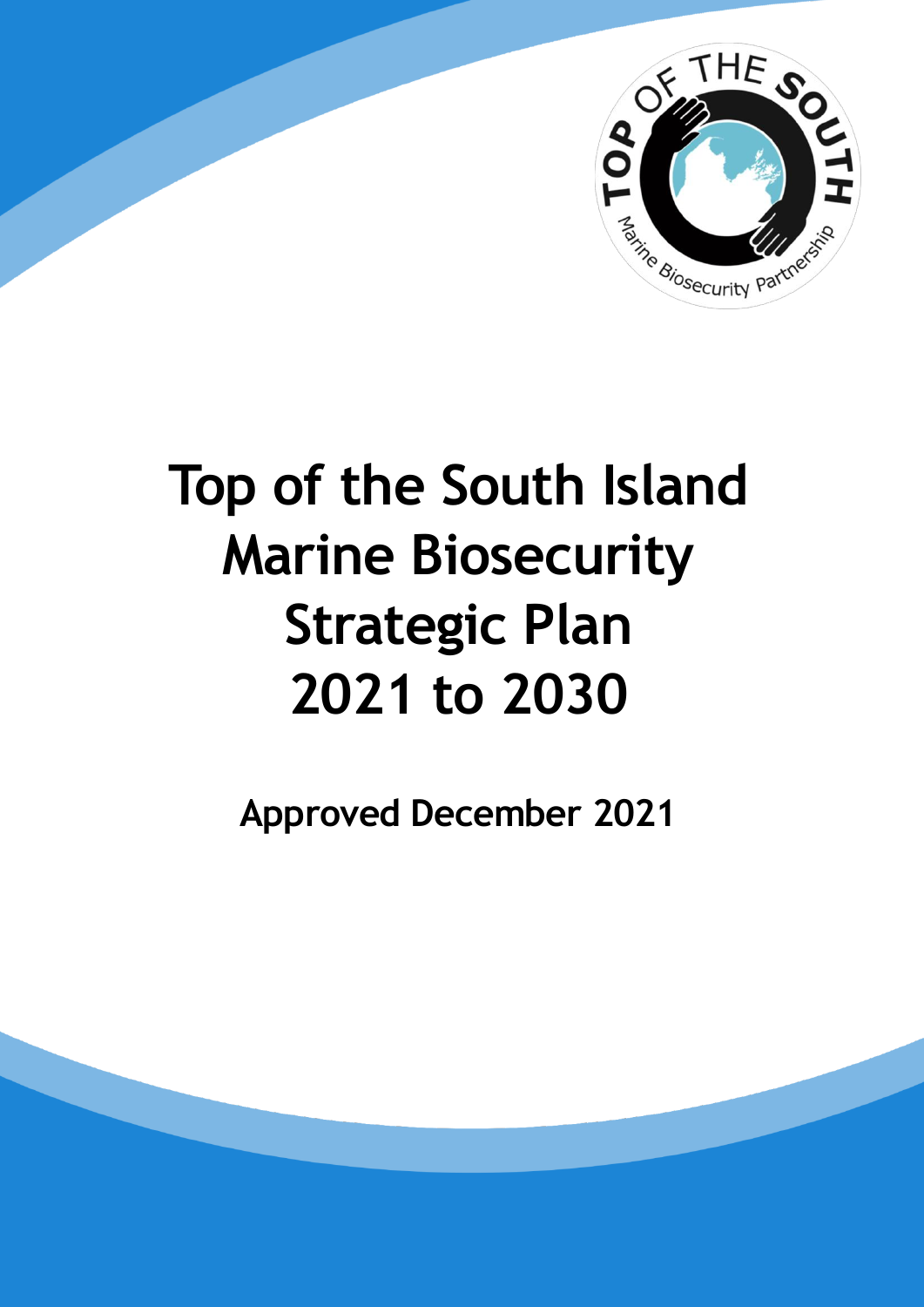#### *Principles*

- 1. Act constructively and promptly in the face of uncertainty.
- 2. Take a cautionary approach in making decisions to allow for the limits to our understanding of environmental complexity.
- 3. Take action by those best placed to act with the resources that are available.
- 4. Acknowledge the kaitiakitanga of tangata whenua iwi and Crown commitments under the Treaty of Waitangi relevant to this strategic plan in so far as these commitments are consistent with partners' obligations under their relevant legislation.
- 5. Rigorously assess costs, benefits and risks, including social, economic, cultural and environmental effects to enable best use of limited resources.
- 6. Apportion costs equitably taking into consideration legal obligations, roles and responsibilities, contribution to risk, and benefit received.
- 7. Encourage community involvement, individual responsibility and full participation.

#### *Vision for 2030*

*The Top of the South Island marine environment is not subjected to impacts from new and damaging marine pests and diseases. This contributes to broader aims to restore rich and healthy ecosystems to sustain the needs of present and future generations.*

#### *Outcomes*

- *1. The whole community is cooperating to minimise new introductions and minimise the spread of damaging marine organisms.*
- *2. All parties have confidence in the biosecurity system which addresses marine pest threats in the Top of the South Island.*
- *3. Partnerships between agencies, industry and other stakeholders are effective in dealing with the issues.*
- *4. Demonstrated successes of the biosecurity system are celebrated by an informed community and the reputation of the Top of the South as the "jewel in the crown" of Te Waipounamu has been enhanced.*
- 5. *Regulation has been used appropriately to provide for biosecurity bottom lines and ensure consistency in actions and understanding.*

#### *Functions*

- 1. Undertake coordinated marine biosecurity education and advocacy activities.
- 2. Coordinate regional marine biosecurity activities.
- 3. Provide integration of regional with national marine biosecurity systems.
- 4. Provide partners with access to regional intelligence, resources and organisational structures.
- 5. Provide operational resources for nationally-led activities (e.g. personnel, boats, etc).
- 6. Coordinate local surveillance programmes including stakeholder involvement.
- 7. Use regional powers of regulation under the Resource Management Act, Biosecurity Act and Local Government Act to support regional marine biosecurity.
- 8. Use asset management authorities of partners as owners and managers of local ports, marinas and other areas of intense marine activity to enhance marine biosecurity.
- 9. Provides funding according to legal responsibility, capacity to pay and agreed priorities.
- 10. Use such other powers and resources as appropriate to support regional marine biosecurity.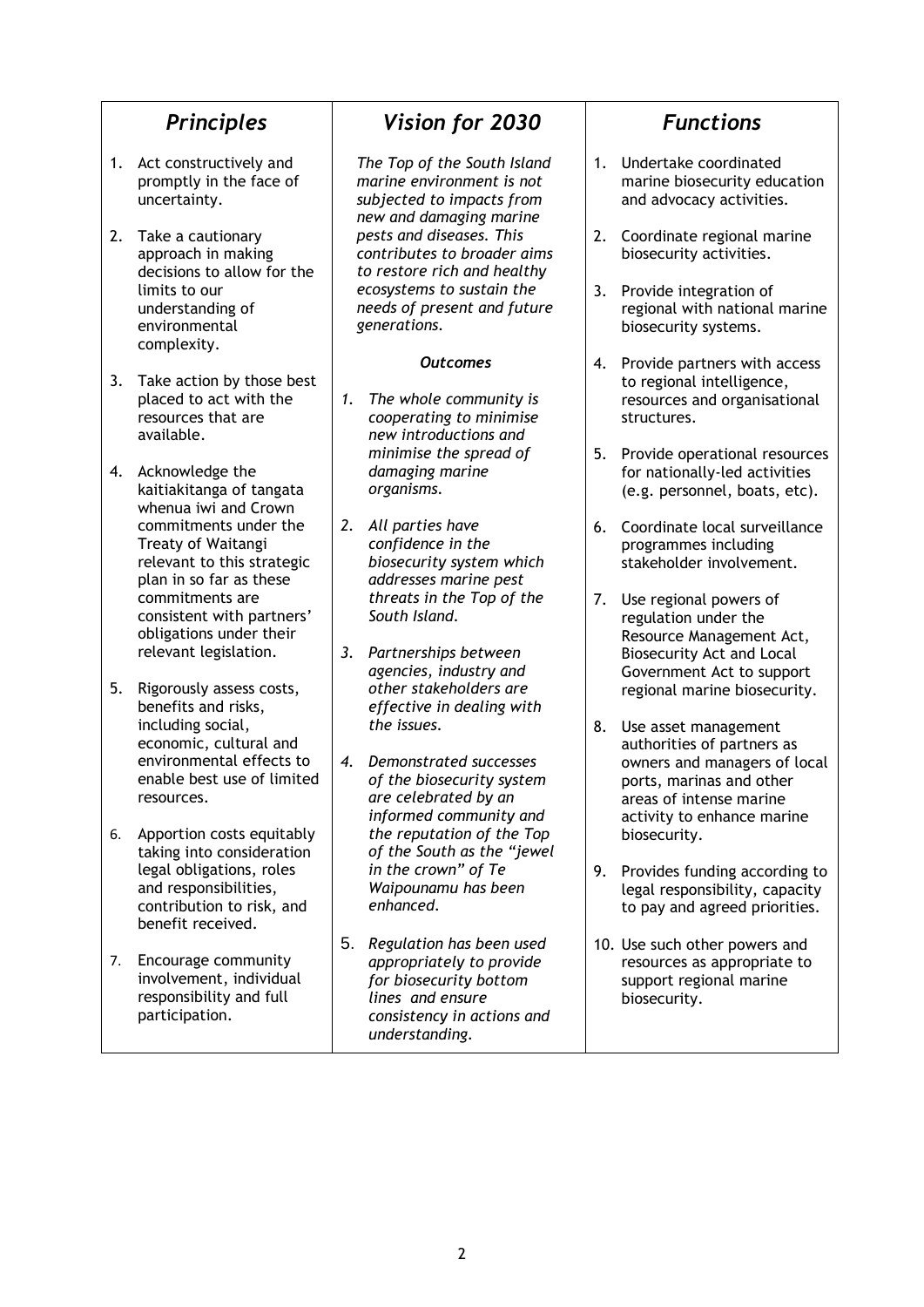### **1. Purpose**

The purpose of this strategic plan is to outline the ways in which partners of the Top of South Marine Biosecurity Partnership intend to work together to achieve the 2030 vision.

#### **2. About this strategic plan**

This is a regional strategic plan prepared within the framework of national biosecurity led by the Ministry for Primary Industries (MPI), and regional biosecurity led by regional councils.

This strategic plan provides guidance and principles for better coordination of marine biosecurity actions in the region. It identifies priority actions and provides a framework for determining who is best placed to undertake implementation actions in these areas.

While this strategic plan does not directly address border control, which is the responsibility of MPI, actions taken guided by this plan will make a significant contribution to preventing the introduction of new damaging organisms to New Zealand. The area of action for the plan is restricted to the Territorial Sea due to current limitations on legal powers of the partners. However, in practical terms actions beyond this area may have significant effects on the marine biosecurity of the Top of the South region.

The geographic area of interest for the strategic plan is that portion of the New Zealand coast administered by the Tasman, Nelson and Marlborough Councils. It includes all of the associated marine area below the limit of high spring tides within the Territorial Sea and contiguous areas that affect the biosecurity of this area of interest. The area spans from Kahurangi Point on the west coast to Willawa Point on the east coast (see Figure 1).



**Figure 1: Top of the South Region**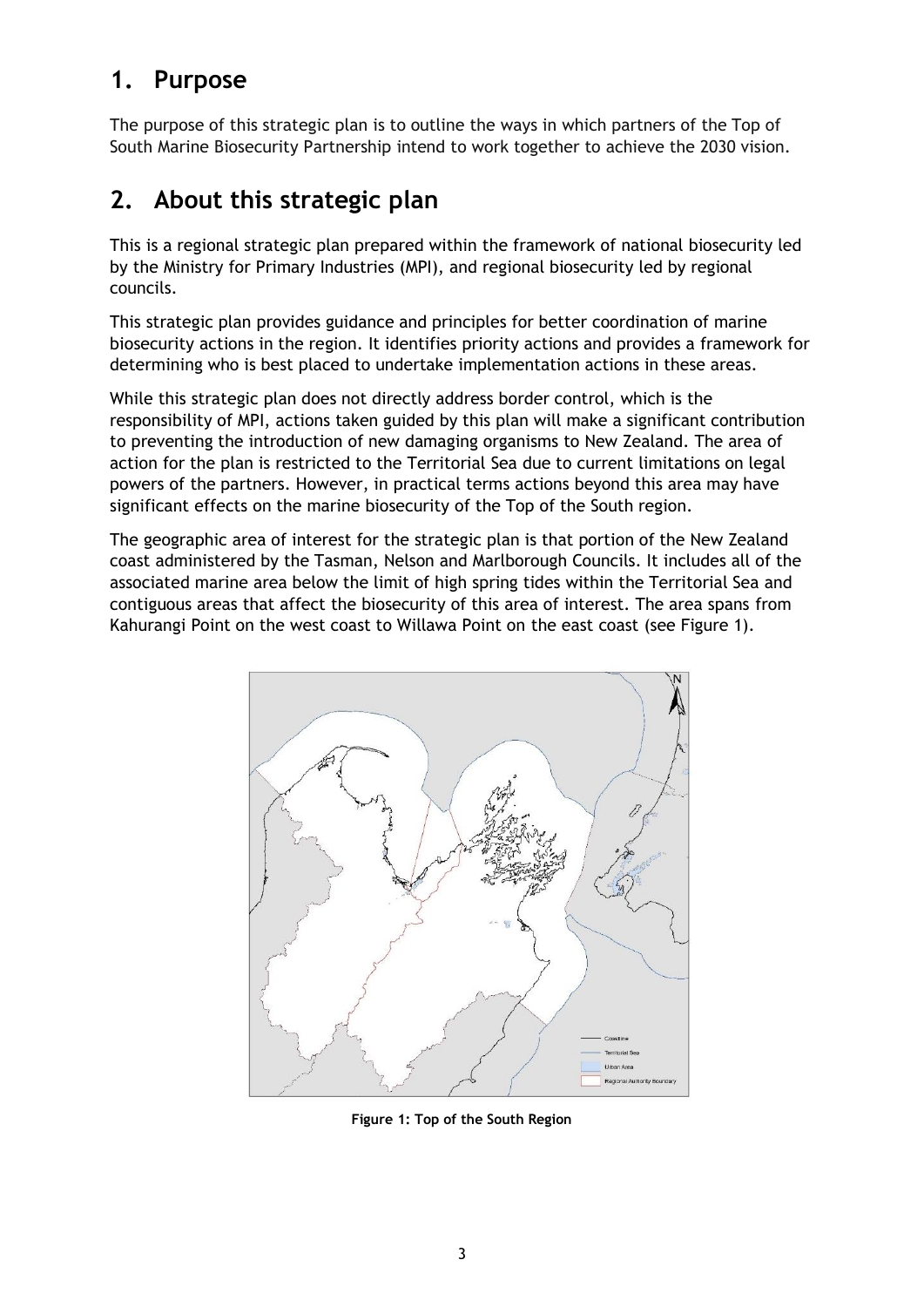The strategic plan addresses matters associated with all damaging marine organisms from viruses to plants and animals. This strategic plan takes into account management at and beyond the New Zealand national border, but provides only for coordinated action within the Top of the South Island region.

A review of technical information on marine biosecurity issues in the Top of the South region can be found at https://www.marinebiosecurity.co.nz.

#### **3. About the Top of the South region**

The Top of the South Island, Te Tau Ihu o Te Waka a Maui, is a place of great environmental diversity and immense cultural and economic value.

This marine area shares ecological characteristics of both northern and southern New Zealand. It spans the exposed West Coast, the sheltered waters of Golden and Tasman Bays and the Marlborough Sounds, and the narrows of Cook Strait to the open waters of the Pacific on the east coast. This area also has its own unique environments and species.

With two regional ports and some of the best recreational boating areas in New Zealand, the area experiences significant vessel traffic. It also has the largest concentration of marine farming in New Zealand and in Nelson has New Zealand's busiest commercial fishing port. Marine farming in Marlborough produces approximately 80% of all commercially grown seafood in New Zealand. On average 65,000 tonnes of mussels and about 6,000 tonnes of salmon are harvested each year in Marlborough, together earning more than \$300M in exports. The Tasman region is poised to match that with Golden Bay mussel farming being developed to achieve production levels that will match Marlborough. Recreational boating also makes a substantial contribution to the economy in the TOS with around 3,000 in-water vessels contributing about \$8,000 direct expenditure per vessel into the regional economy<sup>1</sup>. The Ports of Picton and Nelson together retain gross earnings of around \$80M and were estimated by BERL to be associated closely with activity contributing to about a third of regional economic activity and employment<sup>23</sup>.

#### **4. Biosecurity risk**

The Top of South Region is exposed to marine biosecurity risk through human mediated spread of harmful organisms. Such spread occurs when activities may act as vectors accidently transporting harmful organisms. The common vectors for the TOS region on domestic pathways are:

- Hull fouling
- Ballast water discharge
- Bilge water discharge
- Marine industry gear transfers (with the scale of activity marine farming is particularly relevant in the TOS)
- Discarding viable organisms transported for aquaria or science

At the border the Ministry for Primary Industries provides a risk assessment and control system for marine biosecurity risks. These cover hull fouling through the Craft Risk Management Standard and ballast water through the health standard for ballast water. The Ministry coordinates with partner organisations in the TOS to integrate border management with regional focus on domestic pathways.

 $\overline{a}$ 1 [https://www.marlborough.govt.nz/repository/libraries/id:1w1mps0ir17q9sgxanf9/hierarchy/Documents/Your%20Council/](https://www.marlborough.govt.nz/repository/libraries/id:1w1mps0ir17q9sgxanf9/hierarchy/Documents/Your%20Council/%0bEnvironmental%20Policy%20and%20Plans/MSRMP%20Plan%20Change%2021%20Section%2032%20Report%20List/E_Appendix_D_Revised_Economic_Assessment.pdf) [Environmental%20Policy%20and%20Plans/MSRMP%20Plan%20Change%2021%20Section%2032%20Report%20List/E\\_Appendix\\_D\\_R](https://www.marlborough.govt.nz/repository/libraries/id:1w1mps0ir17q9sgxanf9/hierarchy/Documents/Your%20Council/%0bEnvironmental%20Policy%20and%20Plans/MSRMP%20Plan%20Change%2021%20Section%2032%20Report%20List/E_Appendix_D_Revised_Economic_Assessment.pdf) [evised\\_Economic\\_Assessment.pdf](https://www.marlborough.govt.nz/repository/libraries/id:1w1mps0ir17q9sgxanf9/hierarchy/Documents/Your%20Council/%0bEnvironmental%20Policy%20and%20Plans/MSRMP%20Plan%20Change%2021%20Section%2032%20Report%20List/E_Appendix_D_Revised_Economic_Assessment.pdf)<br><sup>2</sup> https://www.portpolsen.co.pz/

[https://www.portnelson.co.nz/media/t34e5fx1/27308-annual-report-2020-web\\_reduced-file-size\\_2-compressed.pdf](https://www.portnelson.co.nz/media/t34e5fx1/27308-annual-report-2020-web_reduced-file-size_2-compressed.pdf)

<sup>3</sup> [https://www.portnelson.co.nz/media/t34e5fx1/27308-annual-report-2020-web\\_reduced-file-size\\_2-compressed.pdf](https://www.portnelson.co.nz/media/t34e5fx1/27308-annual-report-2020-web_reduced-file-size_2-compressed.pdf)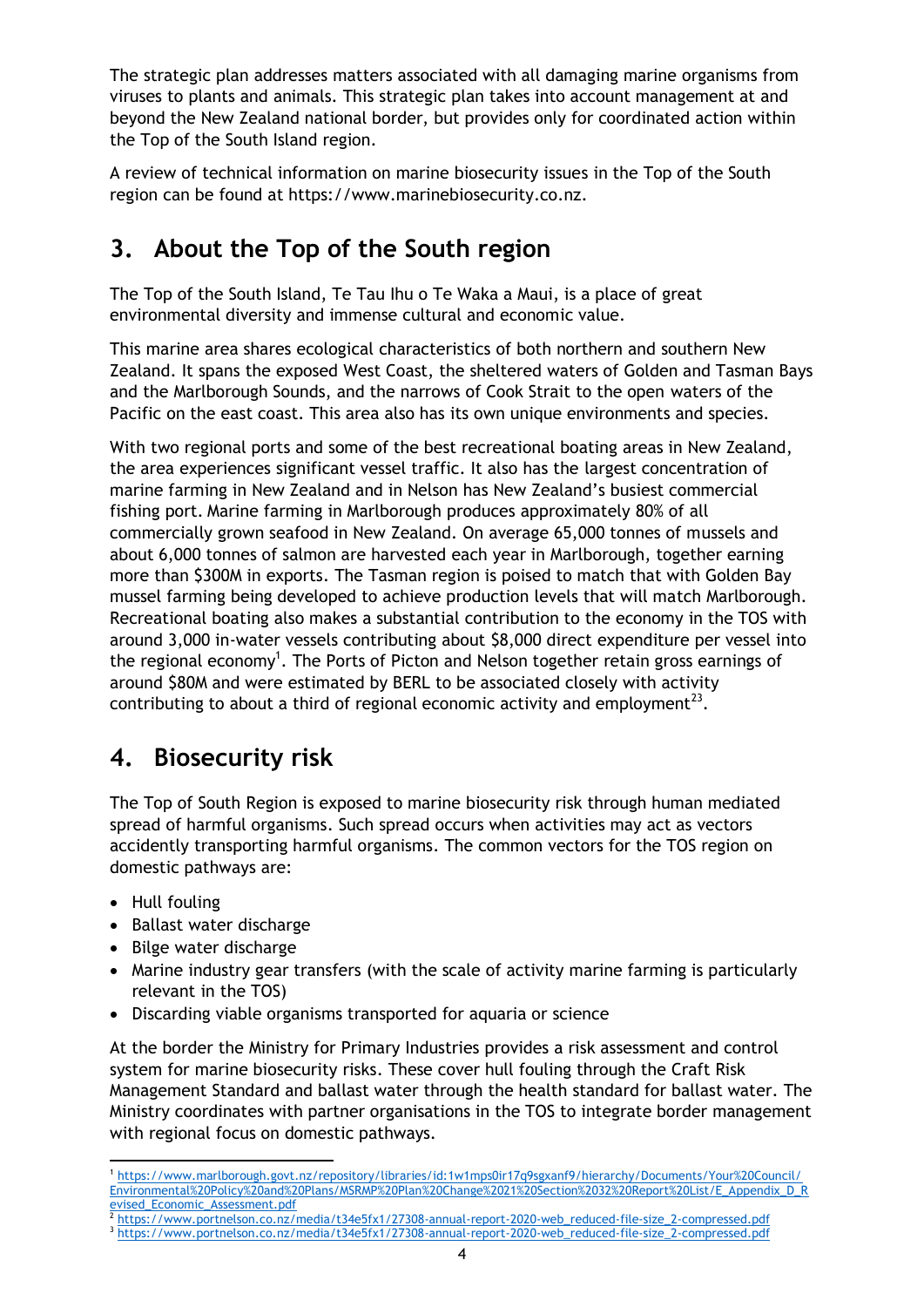For the TOS recreation boating and marine farm activity are the vectors of greatest concern. Border controls intercept much of the risk from hull fouling and ballast from commercial vessels. The marine farming industry is a major beneficiary of good marine biosecurity and working with industry organisations can effectively manage associated risks. The Ministry for Primary Industries takes a lead nationally in supporting the development of industry standards and systems. Consequently much of the activity of the TOS Partnership will be focused on the recreational boating vector, particularly in-water vessels where hull fouling can be significant.

## **5. How this strategic plan works**

This strategic plan works by recording the commitment of responsible organisations to agreed operating principles and aligned action to improve marine biosecurity in the Top of the South Island. In endorsing the strategic plan organisations agree to participate in the Partnership and undertake appropriate actions (such as preparing more detailed plans) that align with the vision of this strategic plan.

# **6. The Top of the South Marine Biosecurity Partnership**

The Partnership enables integrated management of marine biosecurity through:

- 1. Clear leadership and role clarity.
- 2. Consistent and coordinated operations.
- 3. Efficient, effective and sustained action.
- 4. Wide public support and community engagement.

The Partnership relies on, but is not part of, the national border control regime.

The brief of the Top of the South Marine Biosecurity Partnership is to:

- Undertake coordinated marine biosecurity education and advocacy activities.
- Provide integration across regional with national marine biosecurity initiatives.
- Provide partners with access to regional intelligence, resources and organisational structures.
- Facilitate the provision of operational resources for nationally-led activities (e.g. personnel and boats).
- Coordinate local surveillance programmes including stakeholder involvement.

The relevant regional agency partners will:

- Explore the appropriate use of regional powers of regulation under the Resource Management Act 1991, Biosecurity Act 1993 and/or Local Government Act 2002 to support regional marine biosecurity programmes.
- Where appropriate, use their roles as managers of local ports, marinas and other areas of intense marine activity to enhance marine biosecurity.
- Provide funding according informed by the use of regulatory mechanisms, capacity to pay and agreed priorities.
- Explore opportunities for domain-based integration (e.g. navigational safety, coastal science and scientific monitoring) to support regional marine biosecurity.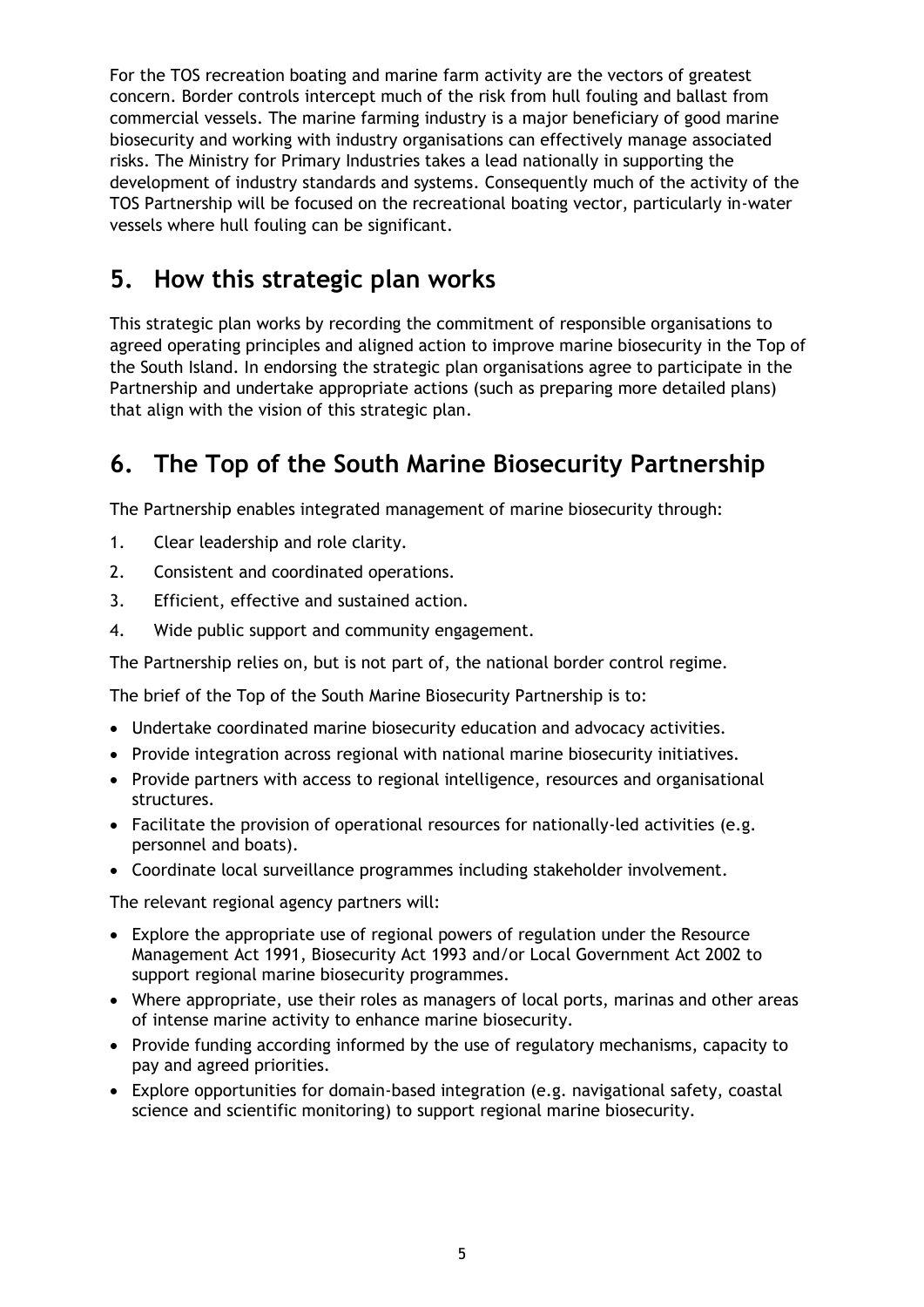| Goal 1 - Coordinate and strategize |                                                                                                                                                                                                                                                                                                                                                          |                                                      |  |  |  |
|------------------------------------|----------------------------------------------------------------------------------------------------------------------------------------------------------------------------------------------------------------------------------------------------------------------------------------------------------------------------------------------------------|------------------------------------------------------|--|--|--|
|                                    | <b>Timing</b>                                                                                                                                                                                                                                                                                                                                            |                                                      |  |  |  |
| $\mathbf 1$                        | Participate in inter-regional and national initiatives,<br>plans and strategies to foster consistent management<br>approaches that reduce risks on harmful organism<br>pathways.                                                                                                                                                                         | Ongoing                                              |  |  |  |
| $\mathbf{2}$                       | Sustain and continue to develop the Top of the South<br>Marine Biosecurity Partnership, an ongoing coordinating<br>body engaging Iwi through a body mandated to act for<br>Iwi on marine biosecurity issues.                                                                                                                                             | Ongoing                                              |  |  |  |
| 3                                  | Sustain regional marine biosecurity coordination<br>capacity. Responsibilities would include:<br>Coordination the partnership platform.<br>Developing and/or implementing advocacy<br>programmes.<br>Developing and/or implementing surveillance<br>programmes.<br>Developing standard procedures.<br>Engaging with marine users and other stakeholders. | Ongoing                                              |  |  |  |
| $\overline{\bf{4}}$                | Encourage research providers to focus on research that<br>supports effective risk management.                                                                                                                                                                                                                                                            | Ongoing                                              |  |  |  |
|                                    | <b>Goal 2 - Plan and prepare</b>                                                                                                                                                                                                                                                                                                                         |                                                      |  |  |  |
|                                    | <b>Timing</b>                                                                                                                                                                                                                                                                                                                                            |                                                      |  |  |  |
| 5                                  | Improve intelligence gathering and analyse risk pathways<br>to support effective regional, interregional, and national<br>initiatives in focusing on priorities and making effective<br>interventions.                                                                                                                                                   | 2023                                                 |  |  |  |
| 6                                  | Ensure provisions in statutory plans align and support the<br>goals of the Partnership.                                                                                                                                                                                                                                                                  | As RPMP and<br>RMA plan<br>processes<br>require.     |  |  |  |
| 7                                  | Encourage industry standards and plans to include<br>appropriate marine biosecurity provisions, particularly:<br>aquaculture, marinas and ports, and standards for<br>service provision such as in-water inspections.                                                                                                                                    | As required<br>by relevant<br>processes.             |  |  |  |
| 8                                  | Prepare integrated annual plans for key operations such<br>as intensive surveillance within high-risk nodes.                                                                                                                                                                                                                                             | Annual for<br>plans and<br>reporting.                |  |  |  |
| 9                                  | Maintain the joint Incident Response Manual.                                                                                                                                                                                                                                                                                                             | Updated as<br>required and<br>reviewed 3-<br>yearly. |  |  |  |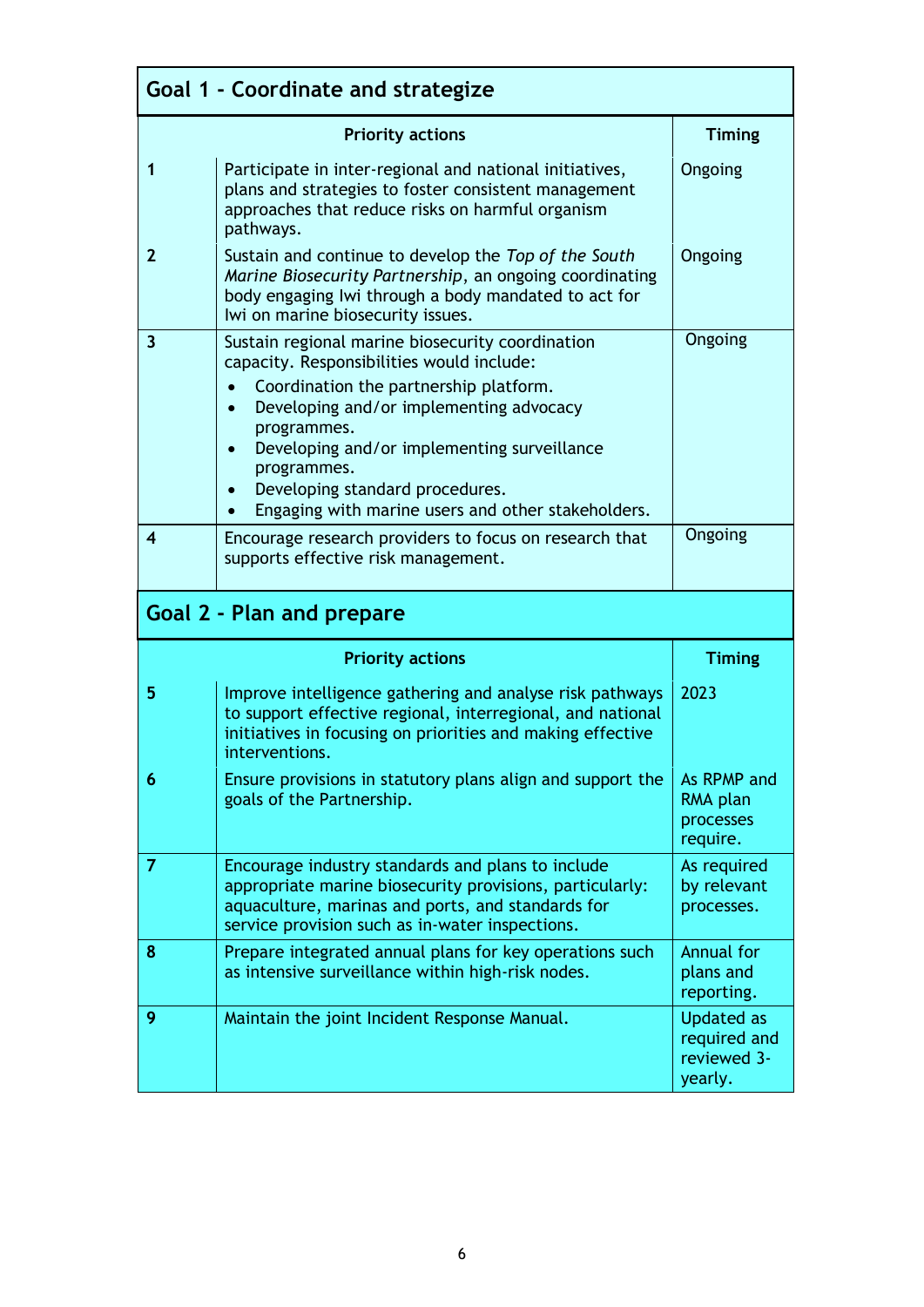| Goal 3 - Act                                   |                                                                                                                                                                                                                                                         |                |  |  |
|------------------------------------------------|---------------------------------------------------------------------------------------------------------------------------------------------------------------------------------------------------------------------------------------------------------|----------------|--|--|
|                                                | <b>Timing</b>                                                                                                                                                                                                                                           |                |  |  |
| 10                                             | Conduct regular intensive surveillance within nodes that<br>have a history of high-risk detections, to meet targets<br>under RPMPs or other agreed targets.                                                                                             | <b>Ongoing</b> |  |  |
| 11                                             | Develop and implement integrated regional surveillance<br>including summer surveys of recreational vessels,<br>structure inspections by key stakeholders (e.g. mooring<br>service providers, aquaculture), and use of new<br>technologies such as eDNA. | <b>Ongoing</b> |  |  |
| 12                                             | Develop enforcement strategies and undertake<br>enforcement action to support compliance with relevant<br>rules.                                                                                                                                        | <b>Ongoing</b> |  |  |
| <b>Goal 4 Change behaviour and communicate</b> |                                                                                                                                                                                                                                                         |                |  |  |
|                                                | <b>Possible</b><br>timing                                                                                                                                                                                                                               |                |  |  |
| 13                                             | Provide education and awareness to marine users,<br>stakeholders, industries, agencies.                                                                                                                                                                 | Ongoing        |  |  |
| 14                                             | Identify barriers to behaviour change and design and<br>implement strategies to overcome these (in<br>collaboration with other regions and national<br>campaigns).                                                                                      | 2023           |  |  |
| <b>Goal 5 Monitor and review</b>               |                                                                                                                                                                                                                                                         |                |  |  |
|                                                | <b>Possible</b><br>timing                                                                                                                                                                                                                               |                |  |  |
| 15                                             | Complete an annual report card for public release<br>identifying progress, risks averted, new risks, and new<br>opportunities.                                                                                                                          | Annual         |  |  |
| 13                                             | Review the progress of this strategic plan after ten<br>years.                                                                                                                                                                                          | 2031           |  |  |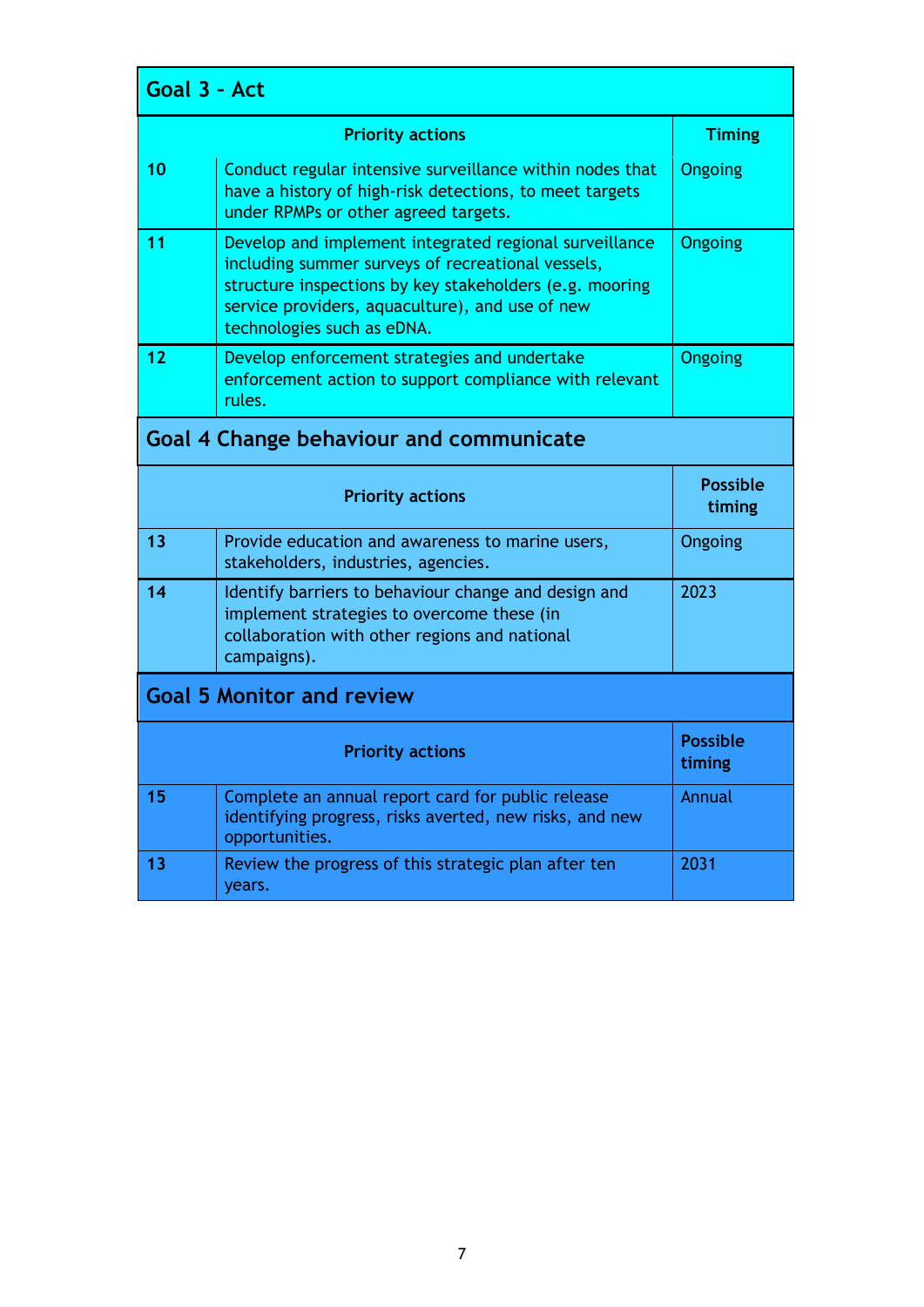# **7. Glossary**

**Biosecurity** is not defined in legislation, but the NZ Biosecurity Strategy defines it as the exclusion, eradication or effective management of the risks posed by pests and diseases to the economy, the environment and human health.

**Central government** refers to the legislature, executive and public service on the New Zealand national government.

**Coastal marine environment** is defined in the Resource Management Act 1991 as the foreshore, sea bed, and coastal water, and the air above the water:

- (a) of which the seaward boundary is the outer limits of the territorial sea
- (b) of which the landward boundary is the line of mean high-water springs, except that where that line crosses a river, the landward boundary at that point shall be whichever is the lesser of –
	- (i) one kilometre upstream from the mouth of the river; or
	- (ii) the point upstream that is calculated by multiplying the width of the river mouth by 5.

**CIMS (Coordinated Incident Management System)** is a set of management rules that is common to all emergency service providers. Basic principles in CIMS include:

- Common terminology
- Modular organisation
- Integrated communications
- Consolidated Incident Action Plans
- Designated incident facilities.

**DOC** is the Department of Conservation, the government agency charged with protecting and preserving native species, managing wild animals, and administering public conservation lands.

**Ecosystem** is a dynamic complex of plant, animal and micro-organism communities and their non-living environment interacting as a functional unit.

**EEZ** is the Exclusive Economic Zone of New Zealand. It lies between 12 and 200 nautical miles from the coast. (see also Territorial Sea).

**Environment** *as defined in the Resource Management Act1991* includes—(a) Ecosystems and their constituent parts, including people and communities; and

- (b) All natural and physical resources; and
- (c) Amenity values; and
- (d) The social, economic, aesthetic, and cultural conditions which affect the matters stated in paragraphs [\(a\) to \(c\)](http://www.legislation.govt.nz/act/public/1991/0069/latest/link.aspx?search=ts_act_resource+Management&id=DLM231134#DLM231134) of this definition or which are affected by those matters.

**Exotic** species are those that have evolved elsewhere and have been brought by people to this place or by natural spread from another location.

**Iwi** form the largest everyday social units in Māori populations and in the context of this strategic plan refer to the tangata whenua of Te Tau Ihu: Ngāti Tama, Ngāti Rārua, Te Atiawa, Ngati Toa Rangatira, Ngāti Kōata, Ngāti Kuia, Rangitāne and Ngāti Apa and to Ngai Tahu.

**Kaitiakitanga** is an inherited responsibility of tangata whenua to look after the mauri (life force) of ngā taonga tuku iho. It includes protecting biodiversity and the maintenance of resources for present and future generations.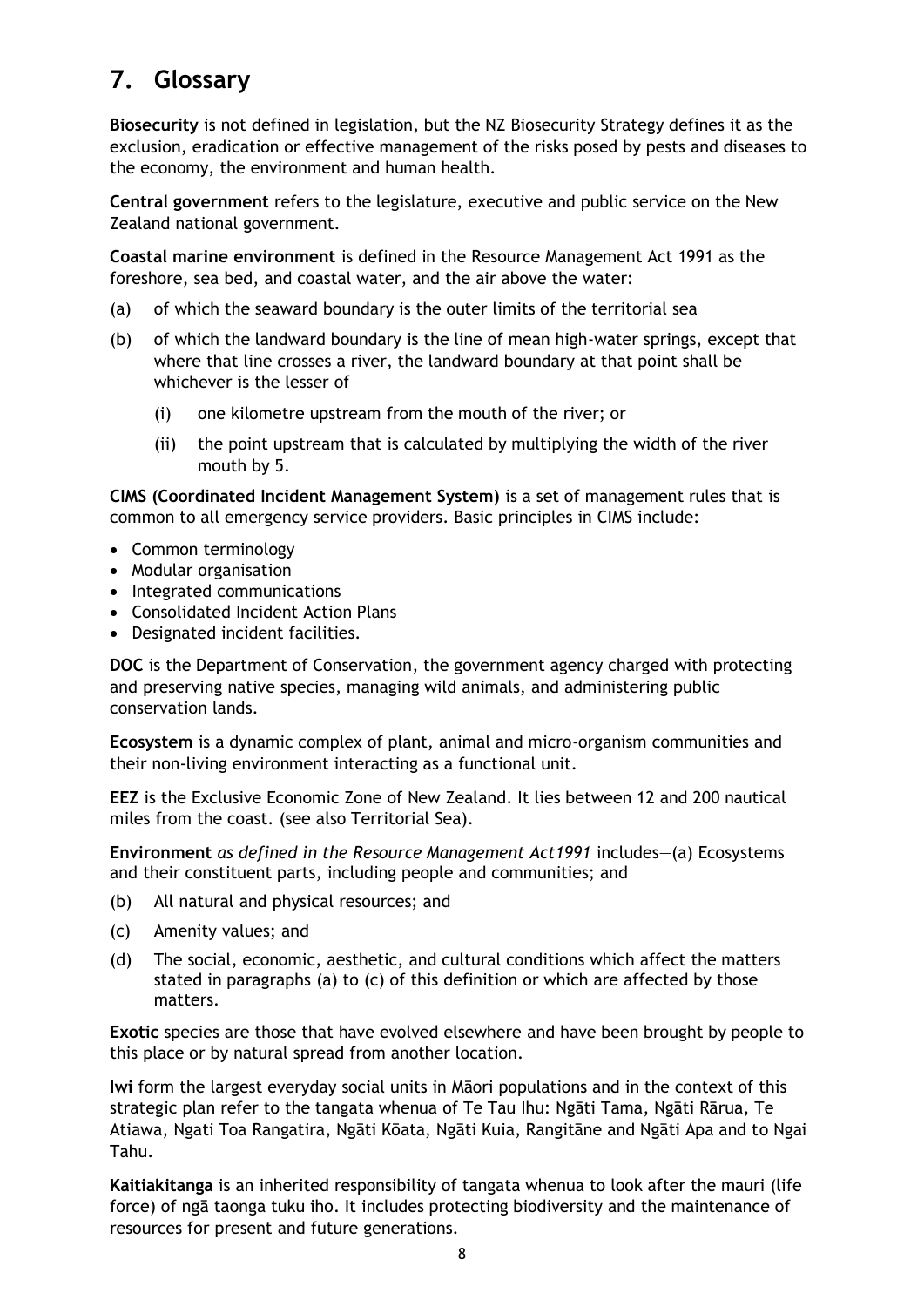**Local government** in New Zealand comprises regional, district and city councils but in the area of this strategic plan all three councils are unitary authorities with all the functions of both regional and territorial local authorities that apply within the limits of the Territorial Sea.

**MPI** is the Ministry for Primary Industries responsible amongst other things for leading a fully integrated, transparent and efficient biosecurity system for the country.

**Mauri** is the life force of places and natural things.

**National Pest Management Plan** is a legally binding plan established at a national level for managing a pest and identifies (among other things) the powers to be used and how the strategy will be funded.

**Ngā taonga tuku iho** are the treasured resources (particularly natural) of this area.

**Regional Pest Management Plan** is a legally binding plan established at a regional level by a regional council for managing pests.

**Residual Risk** is the risk that remains after specified risk reduction management actions have been taken.

**Stakeholder** is a person or group with an interest in the issue under consideration.

**Surveillance** in biosecurity is the process of systematically collecting and analysing information about the presence (and distribution) or absence of pests and diseases. In plain language, biosecurity surveillance means looking for pests, diseases, animals, plants and other living things (which either don't belong in New Zealand or can cause problems for animals, plants or the environment) – to find out whether they're already here - if they are, where exactly they are – and if they're not, to detect them early should they arrive.

**Territorial Sea** of New Zealand is the area of sea within 12 nautical miles of the baseline, where the baseline is mean low-water mark except where it takes a straight line across the mouth of bays less than 24 nautical miles across.

**Te Tau Ihu o te Waka a Maui**, literally the prow of Maui's canoe.

**Vector** in biosecurity management refers to things that can transport damaging organisms into and within our environment.

**Vision** is an image of the ideal future we would like to reach.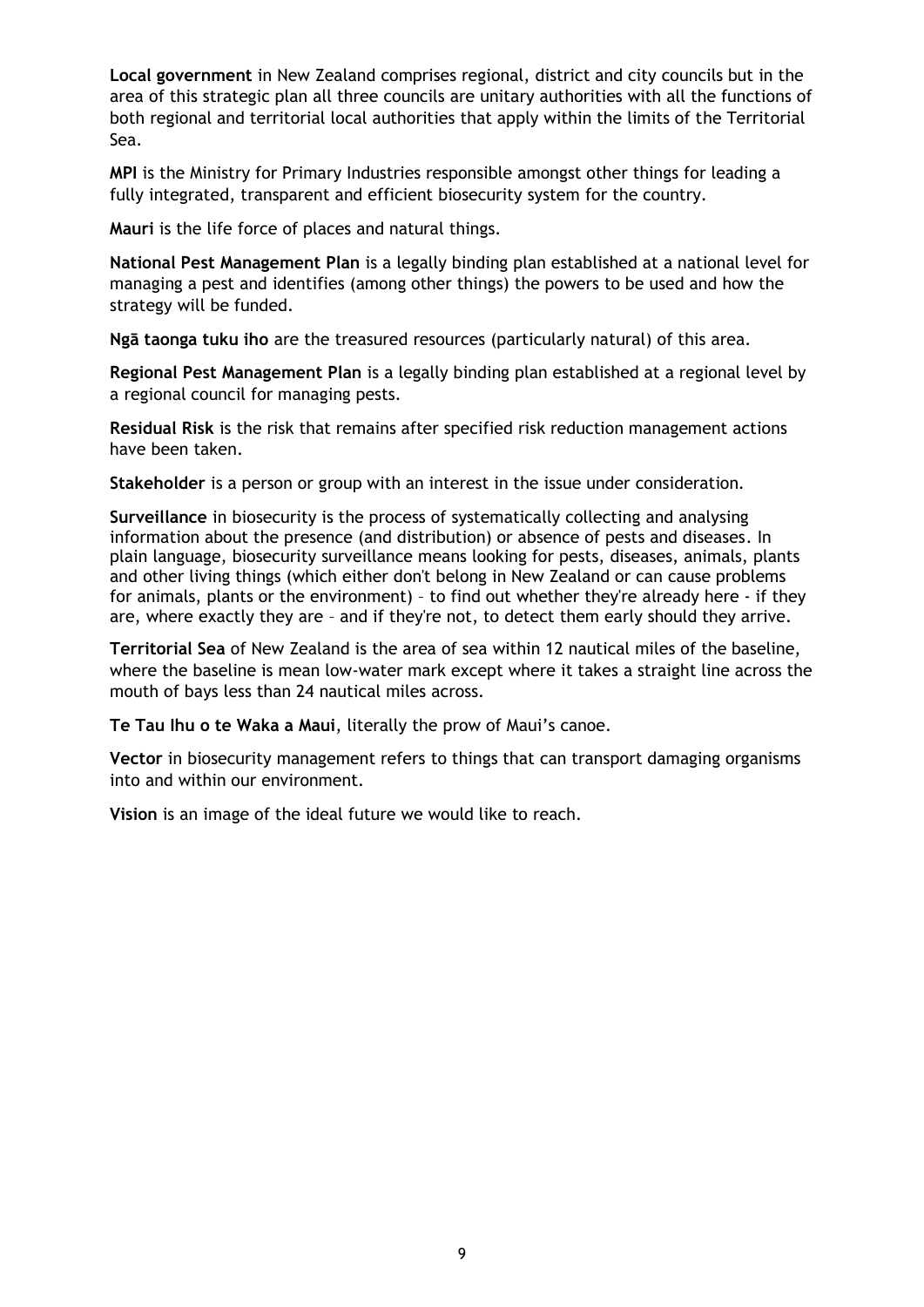# **8. Appendix 1 - Roles and participation in marine biosecurity**

The table below shows roles and responsibilities for marine biosecurity in the Top of the South.

| <b>Type</b>                                             |                                                                                                                                                            | Circumstance                                                                                                                                                                                     | Responsible party*                                                                                                                                                        | Top of the South<br><b>Actions</b>                                                                                                                                       |
|---------------------------------------------------------|------------------------------------------------------------------------------------------------------------------------------------------------------------|--------------------------------------------------------------------------------------------------------------------------------------------------------------------------------------------------|---------------------------------------------------------------------------------------------------------------------------------------------------------------------------|--------------------------------------------------------------------------------------------------------------------------------------------------------------------------|
| Population<br>management<br>(Species-led<br>management) | Pest not previously detected in New<br>Zealand.                                                                                                            |                                                                                                                                                                                                  | MPI.                                                                                                                                                                      | MPI manages border,<br>national high-risk site<br>surveillance and national<br>incursion responses and<br>keeps partners of risks<br>and opportunities to<br>support.    |
|                                                         | Pest already in New Zealand and an<br>objective has been set to eradicate<br>or contain nationally.                                                        |                                                                                                                                                                                                  | MPI.                                                                                                                                                                      | Leads national pest<br>programmes and<br>national surveillance and<br>keeps partners of risks<br>and opportunities to<br>support.                                        |
|                                                         | Pest already<br>present in<br>New Zealand<br>and there has<br>been a<br>decision not<br>to eradicate<br>or contain<br>nationally.                          | Pests affecting<br>public goods, and<br>either not<br>previously in Top<br>of the South or<br>established, but<br>tools to manage<br>are available.                                              | Tasman, Nelson and<br>Marlborough Councils to<br>co-ordinate joint decision<br>making with MPI and DOC<br>and interested parties<br>(depending on nature of<br>the pest). | Regional coordinator<br>facilitates cooperative<br>action and decision<br>making between the<br>parties.                                                                 |
|                                                         |                                                                                                                                                            | Pests affecting a<br>specific sector,<br>industry or private<br>interest, and either<br>not previously in<br>the Top of the<br>South or<br>established, but<br>tools to manage<br>are available. | Industry and/or interested<br>parties to co-ordinate<br>joint decision making with<br>those best placed to<br>provide support.                                            | Regional coordinator<br>facilitates cooperative<br>action and decision<br>making between the<br>parties.                                                                 |
|                                                         | Pests widespread in the Top of the<br>South and there has been a decision<br>not to eradicate or contain<br>regionally.                                    |                                                                                                                                                                                                  | Becomes site-<br>management issue (see<br>below).                                                                                                                         | Regional coordinator<br>facilitates cooperative<br>action and decision<br>making between the<br>parties.                                                                 |
| Pathway/<br>vector<br>management                        | Prevention of pest establishment in<br>New Zealand (at border activity -<br>ballast water, biofouling, hitch-hiker<br>organisms, goods and containers).    |                                                                                                                                                                                                  | MPI.                                                                                                                                                                      | Manages border,<br>national high-risk site<br>surveillance and national<br>incursion response and<br>keep partners informed<br>of risks and<br>opportunities to support. |
|                                                         | Risk to any national or regional<br>value associated with inter-regional<br>vector movement.                                                               |                                                                                                                                                                                                  |                                                                                                                                                                           | Requires national focus<br>as automatically multi-<br>regional. Keeps partners<br>informed of risks and<br>opportunities to support                                      |
|                                                         | Risk to any national or regional<br>value associated with intra-regional<br>movement of vectors (for example,<br>of structures, equipment and<br>vessels). |                                                                                                                                                                                                  | Tasman, Nelson and<br>Marlborough councils.                                                                                                                               | Regional coordinator<br>facilitates cooperative<br>action and decision<br>making between the<br>parties.                                                                 |
|                                                         | Risk to any national or regional<br>value associated with development<br>of marinas, wharves, jetties and<br>moorings and the ongoing                      |                                                                                                                                                                                                  |                                                                                                                                                                           | Led by relevant Council.                                                                                                                                                 |